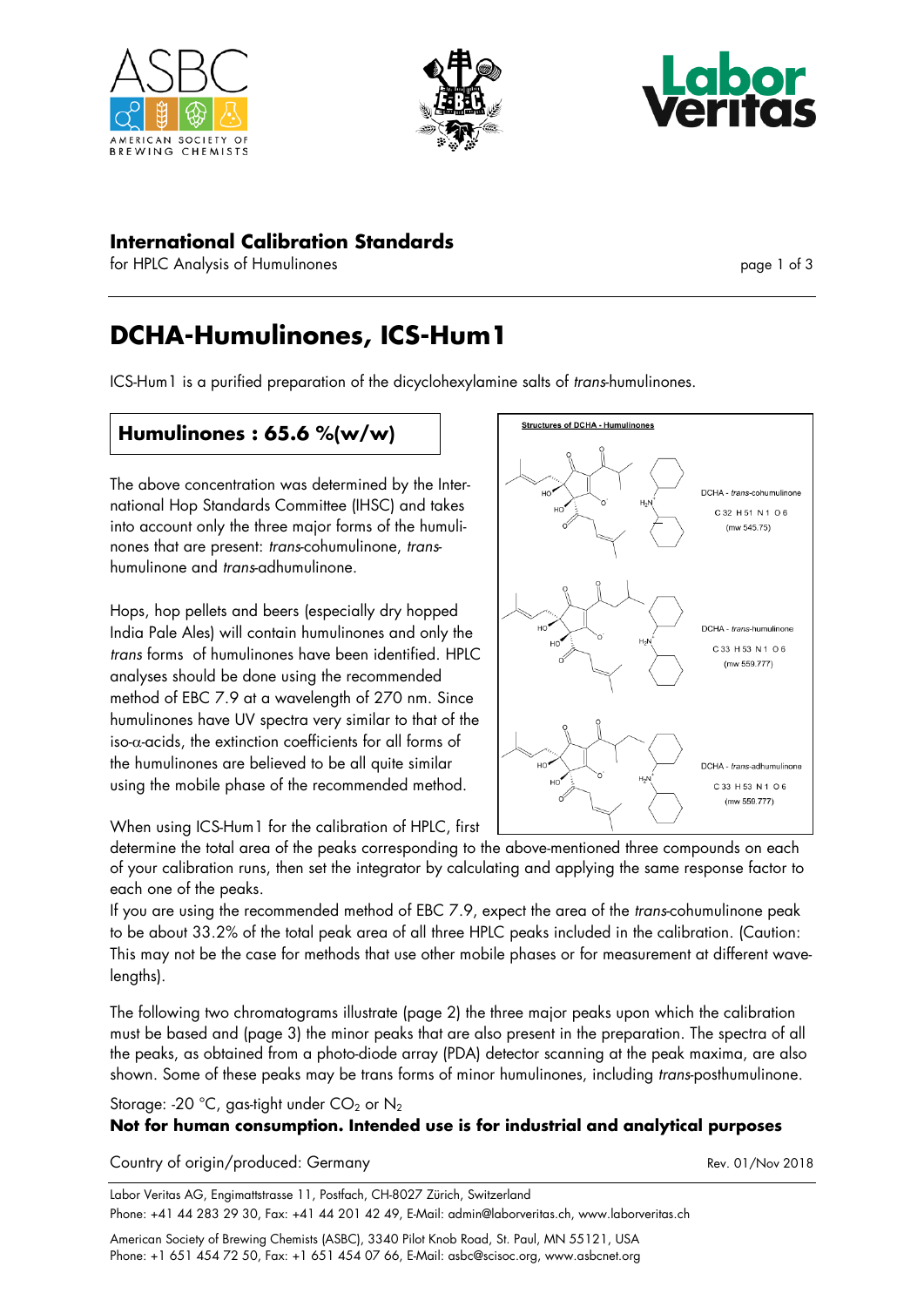





## **International Calibration Standards**

for HPLC Analysis of Humulinones page 2 of 3



Labor Veritas AG, Engimattstrasse 11, Postfach, CH-8027 Zürich, Switzerland Phone: +41 44 283 29 30, Fax: +41 44 201 42 49, E-Mail: admin@laborveritas.ch, www.laborveritas.ch

American Society of Brewing Chemists (ASBC), 3340 Pilot Knob Road, St. Paul, MN 55121, USA Phone: +1 651 454 72 50, Fax: +1 651 454 07 66, E-Mail: asbc@scisoc.org, www.asbcnet.org